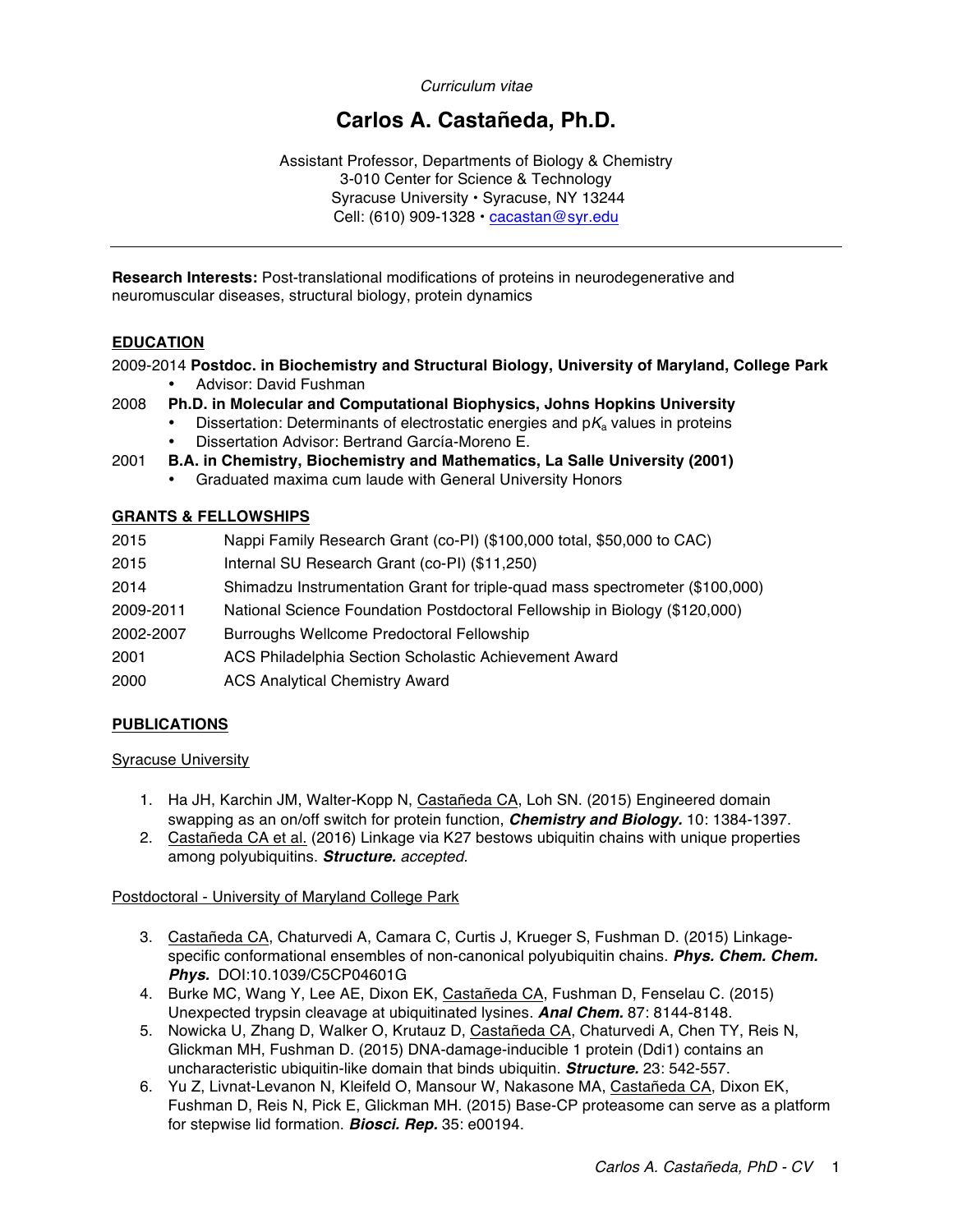- 7. Lee AE, Castañeda CA, Wang Y, Fushman D, Fenselau C. (2014) Preparing to read the ubiquitin code: a middle-out strategy for characterization of all lysine-linked diubiquitins, *J. Mass Spectrom.* 49: 1272-1278.
- 8. Robinson AC, Castañeda CA, Schlessman JL, García-Moreno E B. (2014) Structural and thermodynamic consequences of burial of an artificial ion pair in the hydrophobic interior of a protein, *Proc. Nat. Acad. Sci. USA* 111: 11685-11690.
- 9. Lee SY, Pullen L, Virgil DJ, Castañeda CA, Abeykoon D, Bolon DNA, Fushman D. (2014) Alanine scan of core positions in ubiquitin reveals links between dynamics, stability and function, *J. Mol. Biol.* 426: 1377-1389.
- 10. Berlin K, Castañeda CA, Schneidman-Duhovny D, Sali A, Nava-Tudela A, Fushman D. (2013) Recovering a representative conformational ensemble from underdetermined macromolecular structural data, *J. Am. Chem. Soc.* 135: 16595-16609.
- 11. Haj-Yahya N, Haj-Yahya M, Castañeda CA, Spasser L, Hemantha HP, Jbara M, Penner M, Ciechanover A, Fushman D, and Brik A. (2013) Modifying the vicinity of the isopeptide bond revealed differential behavior of ubiquitin chains with interacting proteins: Organic chemistry applied to synthetic proteins. *Angew Chem. Int. Ed. Engl.* 52: 11149-11153.
- 12. Castañeda CA, Kashyap TR, Nakasone MA, Krueger S, Fushman D. (2013) Unique structural, dynamical, and functional properties of K11-linked polyubiquitin chains. *Structure.* 21: 1168- 1181.
	- a. Featured in commentary by Cunningham CN, Corn JE. (2013) Decoding a Chain Letter for Degradation. *Structure.* 21: 1068-1070.
- 13. Castañeda CA, Dixon E, Kashyap TR, Wang Y, Fushman D. (2013) Nonenzymatic assembly of branched polyubiquitin chains for structural and biochemical studies. *Bioorg. Med. Chem.* 21: 3421-3429.
- 14. Lange A, Castañeda CA, Hoeller D, Lancelin JM, Fushman D, Walker O. (2012) Evidence for cooperative and domain-specific binding of the signal transducing adaptor molecule 2 (STAM2) to Lys63-linked diubiquitin. *J. Biol. Chem.* 287: 18687-18689.
- 15. Castañeda CA, Liu J, Chaturvedi A, Nowicka U, Cropp TA, Fushman D. (2011) Nonenzymatic assembly of natural polyubiquitin chains of any linkage composition and isotopic labeling scheme. *J. Am. Chem. Soc.* 133: 17855-17868.
- 16. Castañeda CA, Spasser L, Bavikar SN, Brik A, Fushman D. (2011) Segmental isotopic labeling of ubiquitin chains to unravel monomer-specific molecular behavior. *Angew Chem. Int. Ed. Engl.* 50: 11210-11214.
- 17. Castañeda CA, Liu J, Kashyap TR, Singh RK, Fushman D, Cropp TA. (2011) Controlled enzymatic synthesis of natural-linkage, defined-length polyubiquitin chains using lysines with removable protecting groups. *Chem Commum (Camb)* 47: 2026-2028.
- 18. Liu J, Castañeda CA, Wilkins BJ, Fushman D, Cropp TA. (2010) Condensed E. coli cultures for highly efficient production of proteins containing unnatural amino acids. *Bioorg. Med. Chem. Lett.* 20: 5613-5616.

# Graduate - Johns Hopkins University

- 19. Isom DG, Castañeda CA, Cannon BR, García-Moreno E B. (2011) Large shifts in pKa values of lysine residues buried inside a protein. *Proc. Nat. Acad. Sci. USA* 108: 5260-5265.
- 20. Chimenti MS, Castañeda CA, Majumdar A, García-Moreno E B. (2011) Structural origins of high apparent dielectric constants experienced by ionizable groups in the hydrophobic core of a protein. *J. Mol. Biol.* 405: 361-377.
- 21. Isom DG, Castañeda CA, Cannon BR, Velu PD, García-Moreno E B. (2010) Charges in the hydrophobic interior of proteins, *Proc. Nat. Acad. Sci. USA* 107: 16096-16100.
- 22. Castañeda CA, Fitch CA, Majumdar A, Khangulov V, Schlessman JL, García-Moreno E B. (2009) NMR spectroscopy study of molecular determinants of p*K*<sup>a</sup> values of carboxylic groups in Staphylococcal nuclease, *Proteins: Struc. Funct. Bioinf.* 77: 570-588.
- 23. Harms MJ, Castañeda CA, Schlessman JL, Sue GR, Isom DG, Cannon BR, García-Moreno E B. (2009) The pKa values of acidic and basic residues buried at the same internal location in a protein are governed by different factors, *J Mol. Biol.* 389: 34-47.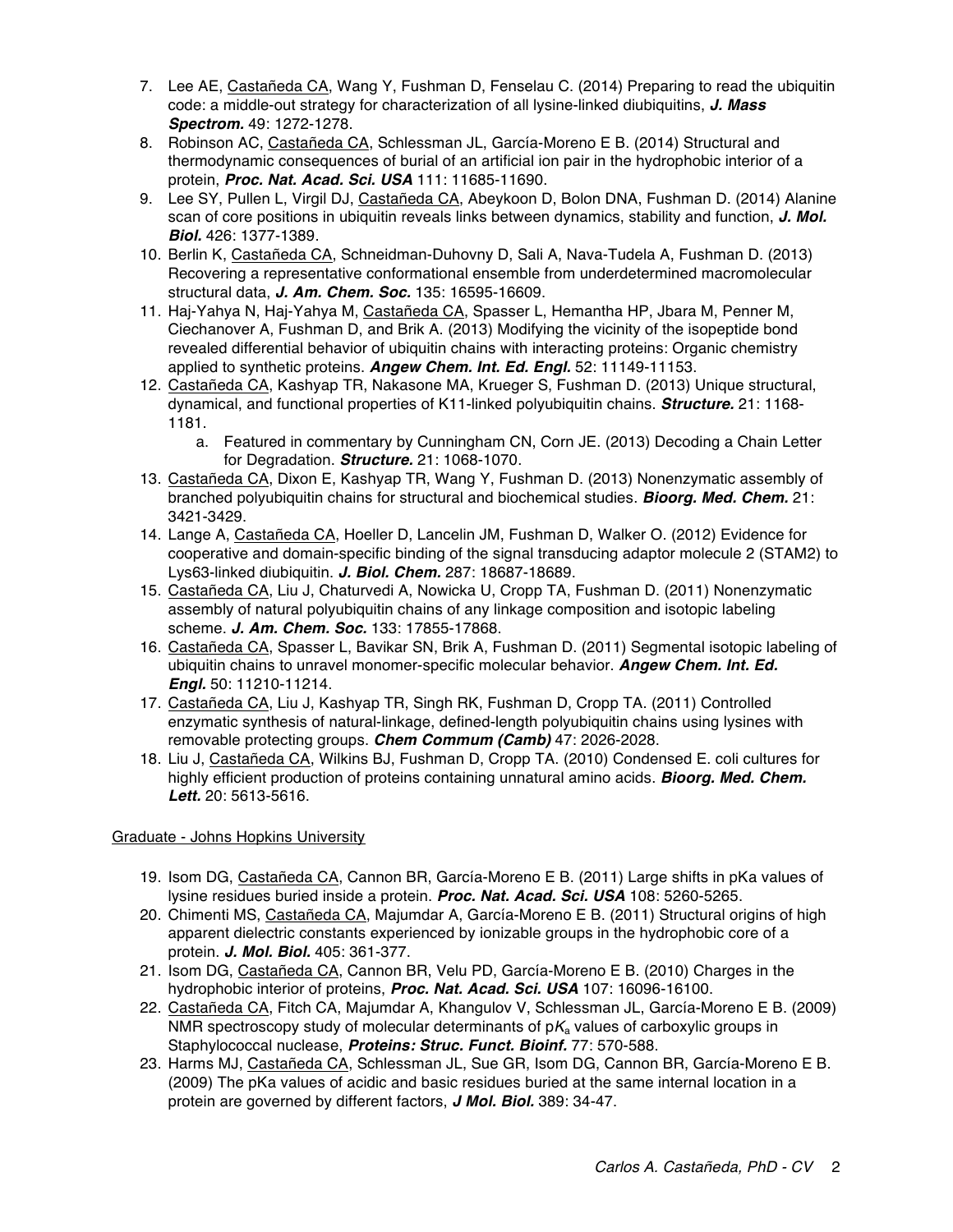- 24. Takayama Y, Castañeda CA, Chimenti M, García-Moreno E B, Iwahara J. (2008) Direct evidence for deprotonation of a lysine side chain buried in the hydrophobic core of a protein. *J. Am. Chem. Soc.* 130: 6714-6715.
- 25. Isom DG, Cannon BR, Castañeda CA, Robinson AC, García-Moreno E B. (2008) High tolerance for ionizable residues in the hydrophobic interior of proteins. *Proc. Nat. Acad. Sci. USA* 105: 17784-17788.

Pre-Graduate School - Wistar Institute

26. Riethman H, Ambrosini A, Castañeda CA, Finklestein J, Hu X, Mudunuri U, Paul S, Wei J. (2004) Mapping and initial analysis of human subtelomeric sequence assemblies. *Genome Res.* 14: 18– 28.

# **ORAL PRESENTATIONS**

• **Invited Talk, 1st Upstate NY Structural Biology and 14th Upstate NY NMR Symposium,** Syracuse, NY (Oct 2015) "Linkage-specific conformational ensembles of non-canonical polyubiquitin chains

from NMR and SANS studies"

- **Invited Talk, Eastern Analytical Symposium,** Somerset County, NJ (Nov 2014) "Deciphering how non-canonical polyubiquitin chains may signal: Assembly, structural and functional studies"
- **Invited Seminar, Maryland Biophysics Program,** College Park, MD (Apr 2013) "Noncanonical polyubiquitin chains: Assembly, structural and functional studies"
- **Platform Talk, Biophysical Society,** Philadelphia, PA (Mar 2013) "Effect of lysine linkage on polyubiquitin chain structure and function"
- **Platform Talk, Gibbs Conference on Biothermodynamics** Carbondale, IL (Sep 2012) "Deciphering the 'ubiquitin code': Assembly and NMR studies of non-canonical polyubiquitin chains"
- **Platform Talk, Chianti/INSTRUCT Workshop on BioNMR** Montecatini Terme, Italy (June 2012) "Deciphering the 'ubiquitin code': Assembly and NMR studies of non-canonical polyubiquitin chains"
- **Short Talk, Gibbs Conference on Biothermodynamics** Carbondale, IL (Sep 2010) "Probing conformational dynamics of polyubiquitin chains"
- **Platform Talk, Johns Hopkins Institute for Biophysical Research Retreat** Baltimore, MD (Sept 2007)

"Electrostatic forces in proteins: NMR spectroscopy study of carboxylic p*K*<sup>a</sup> values"